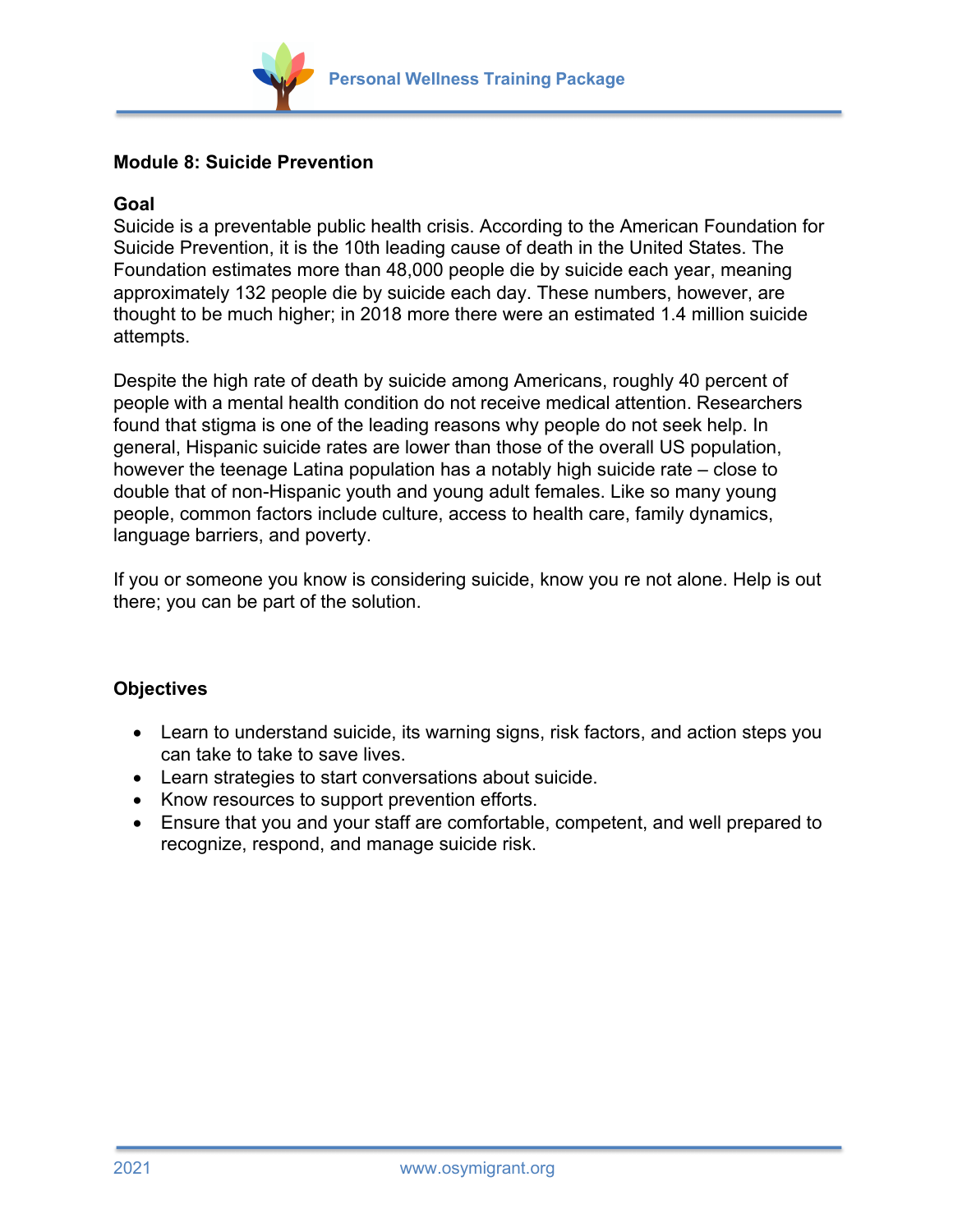

## **What to Know Before Presenting the Suicide Prevention PowerPoint**

- 1. BACKGROUND: It is likely that some participants have been touched or otherwise affected by someone who has attempted or died by suicide, so the topic of suicide sometimes triggers strong emotions and reactions among audience members. Have a plan and be ready to address and support them by having someone available to talk with them.
- 2. STRATEGIES:
	- a. Do not profess to know all the answers about suicide. It's okay… no one does.
	- b. Model communication techniques that encourage people to talk about their feelings and their fears.
	- c. Know where to refer someone who may need emergency assistance.
	- d. Discuss the importance of seeking help.
- 3. PLANNING:
	- a. Again, be ready for the unexpected.
	- b. Has a family member, friend, or co-worker died by or thought about suicide? (It is not uncommon to have upwards of 90% of audience answer yes.)
	- c. Have you thought about suicide? Again, not uncommon. It is estimated that one in 10 Americans have considered suicide.
	- d. Know the material well.
	- e. Go to your presentation location early and plan to stay late often participants want (and sometimes need) to talk.
- 4. KNOW THE AUDIENCE:
	- a. Have they been forced to attend?
	- b. Are they bored or uninterested?
	- c. Are they uncomfortable with the topic of suicide?
	- d. Individual history plus family and friends background will impact the audience's readiness and level of interest. Grief or anger may be simmering among some participants.
- 5. PRESENTER IDEAS:
	- a. Know your own limits; consider a co-presenter if you think it will help.
	- b. Be prepared; know the information you intend to present and practice, practice, and practice again so you can better read your audience during your own presentation.
	- c. Speak with confidence; you are ready for your presentation and the information you have to share is vitally important.
	- d. Bring suicide prevention resources local brochures, posters, handouts, cards, etc.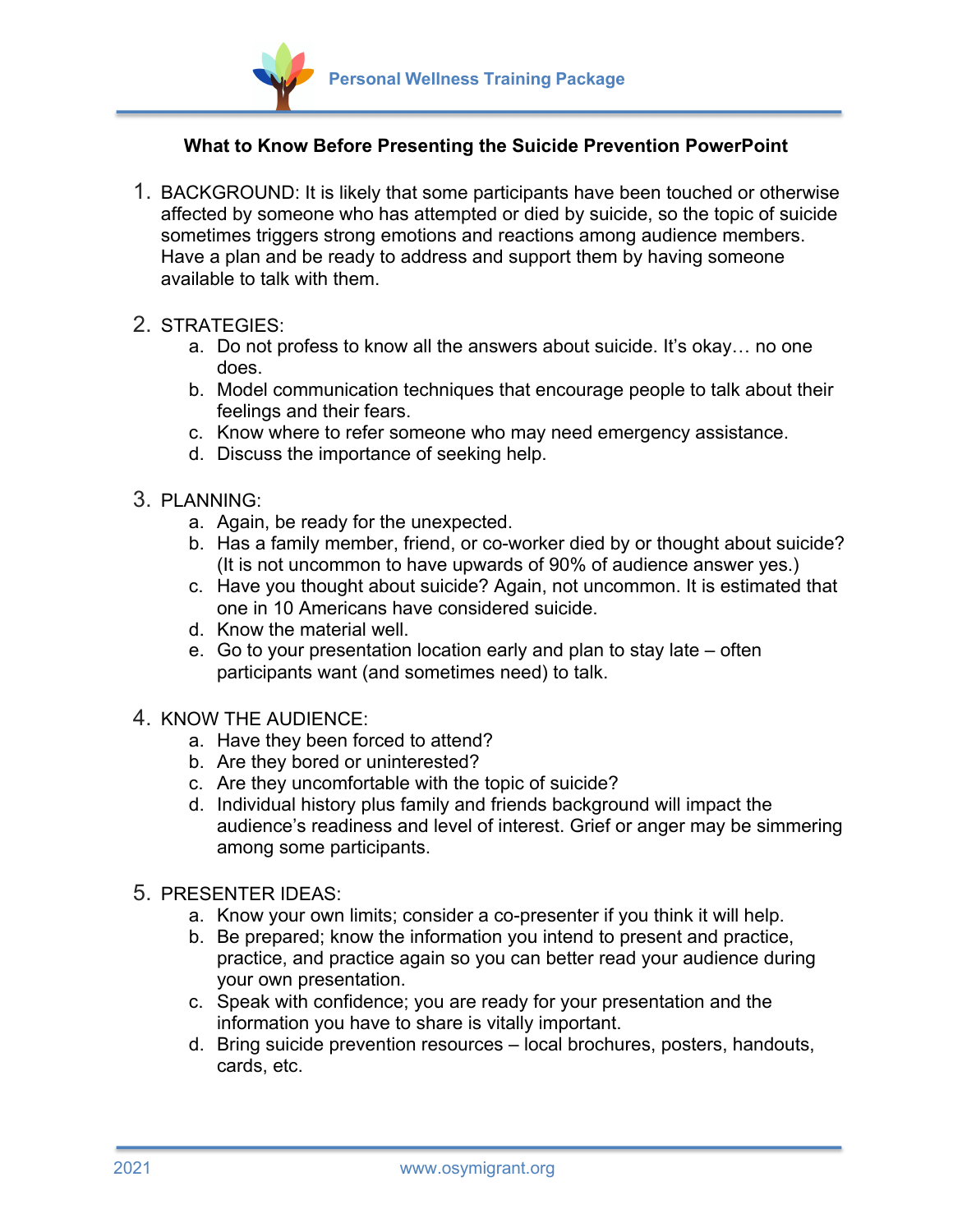

- **The messages in the Suicide Prevention PowerPoint emphasize:**
	- $\circ$  The average percentage of people who have been touched by suicide is 54%.
		- § Knowing the **myths and facts** of suicide is critical.
		- Knowing the **warning signs** as well as what to do, and how to offer support – is vital.
		- § Understand the role that **stigma** plays when people do not reach out for help.
		- § Using non-stigmatizing **language** plays a role when talking about suicide.
- Know the **risk-factors** of depression that could lead to suicide:
	- o Helplessness / Hopelessness
	- o Loss of Interest in daily activities
	- o Appetite or weight changes
	- o Sleep patterns may change
	- o Anger or irritability
	- o Loss of energy
	- o Self-loathing
	- o Reckless behavior
	- o Problems concentrating
	- o Unexplained aches and pains
- Incorporate a **cultural competence** approach when addressing suicide prevention.
	- o Address **risk factors** and **protective factors**
- Know what to do to **save lives and #BeThe1To** (be the one to):
	- o Ask, "Are you thinking about suicide?" Listen to them like a true friend.
	- o Be there and offer support.
	- $\circ$  Keep them safe
		- Have they already done anything to try to kill themselves before talking to you?
		- Do they know how they would kill themselves?
			- Is there a detailed plan?
			- Do they have access to their planned method?
	- o Help them connect (develop a safety plan).
	- o Follow up.

Suicide Prevention must be supported by **Self-Care. Use iSOSY Resource Sheets / Mental Health Lesson Plans**